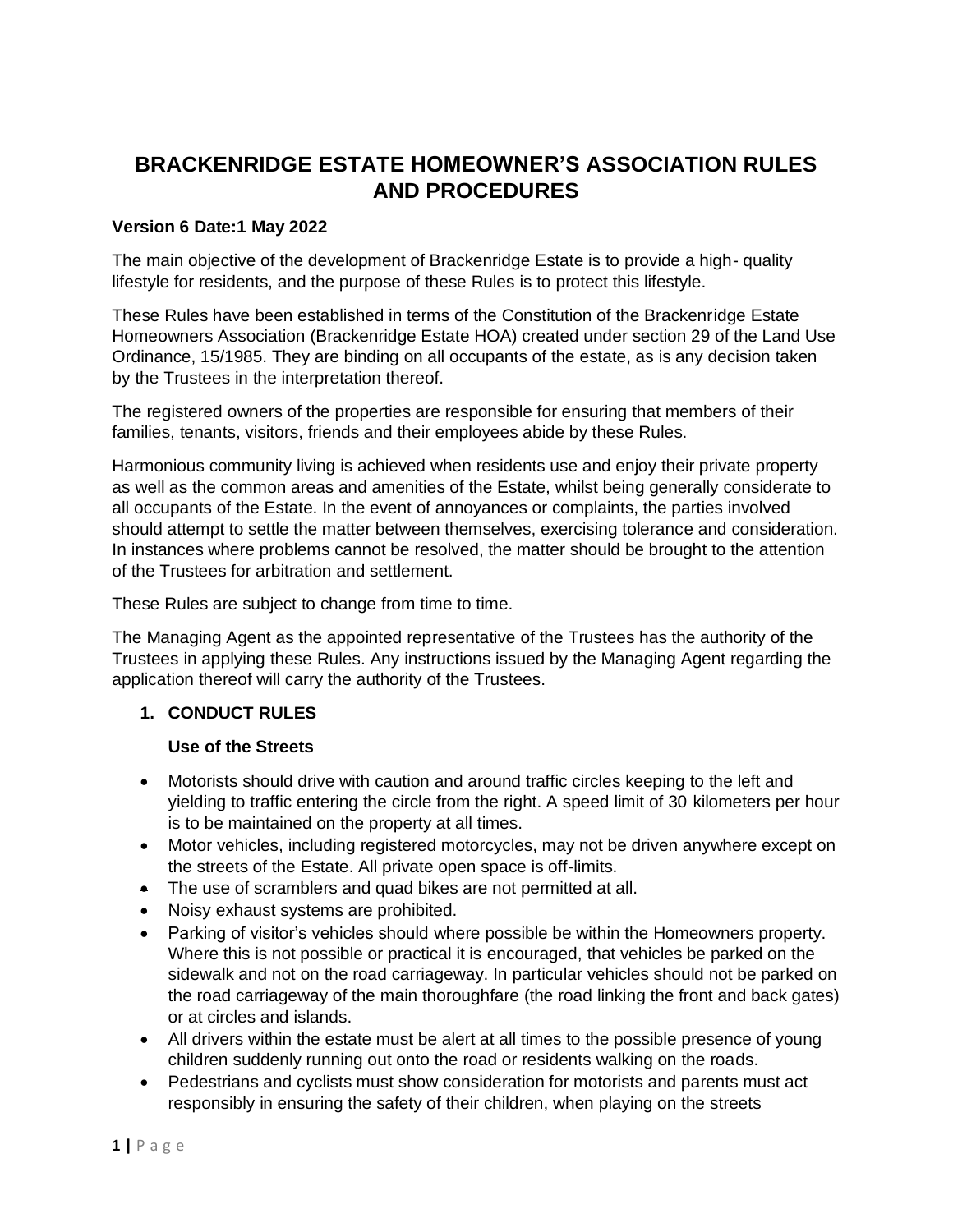• These rules will be enforced by security and where necessary warnings followed by fines will be issued.

# **Consideration for Neighbors and Other Residents**

- No business activity or hobby, which causes aggravation or nuisance to fellow residents, may be conducted. (See also Section 7 Operation of Business from Home)
- Auctions or jumble sales are prohibited except where the Trustees have approved of such in writing.
- The volume of music or electronic instruments, partying and the activities of employees, tenants and guests should be kept at a generally acceptable level.
- Excessive party and entertainment noise should not continue beyond 12 midnight.
- The lighting of fireworks and the slaughtering of animals as part of the celebration of cultural or religious events is prohibited.
- Noisy mechanical maintenance, and the use of power-saws, lawn mowers and the like, should only be undertaken between the following hours: Mondays-Saturdays: 08h00 – 18h00. Not at all on Sundays
- Approved Generators may only be operated between the hours of 7am and 10 pm and only during power outages.
- Drones are not permitted to be flown on the Estate.

# **Complaints Relating to Misconduct**

Urgent Noise Complaints

- Urgent noise complaints must be addressed by contacting Security (044 533 0953).
- Security will investigate and request the offending occupants to stop the noise. This will constitute a first warning to the occupants.
- If the disturbance continues the Security Manager will be contacted, who will issue a final warning. If the occupant is not the Homeowner, the Homeowner will be contacted and jointly issued the final warning.
- In the case of continued disturbance, or a repeated post final warning disturbance event, the General Manager may, at his discretion, issue a fine (disturbance levy) which will be payable by the Homeowner and debited to his monthly levy account.

### Other Complaints

Other complaints should be addressed in writing by email to the Managing Agents, to johann@seavalley.co.za

### **2. ERF AND SIDEWALK DEVELOPMENT AND MAINTENANCE RESPONSIBILITIES**

### **Ensuring a Pleasant Streetscape**

The collective pride of our Estate depends to a great extent on all owners contributing towards the creation and maintenance of a neat and pleasing streetscape.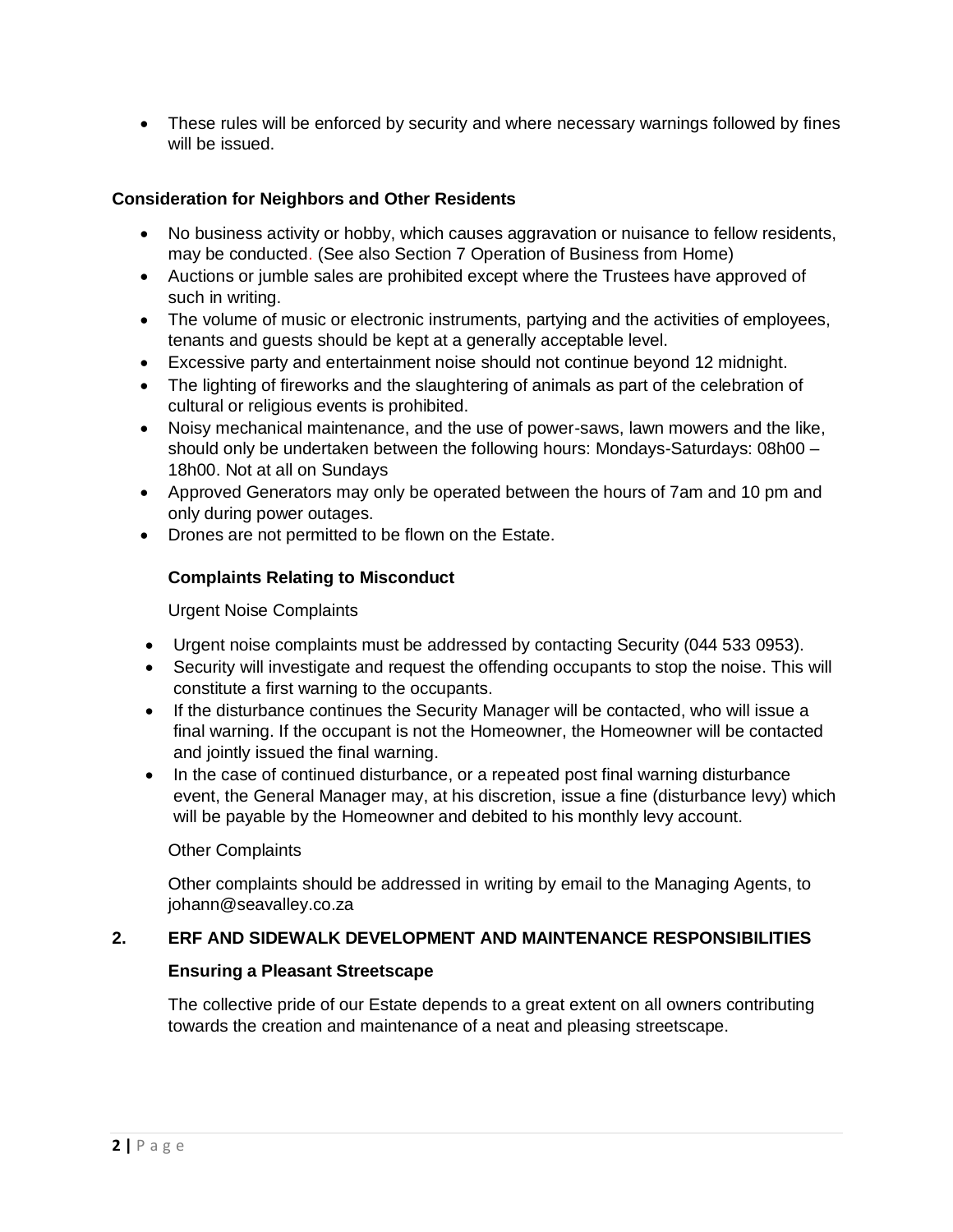### **Sidewalks**

- Every owner has a responsibility to the Estate community and should maintain the area between the road kerb and the boundary of his/her property.
- Landscaping of sidewalks including the installation of sprinkler systems will be allowed subject to the permission of the HOA, but will be at the homeowners' s risk, with his due cognizance of the sidewalk parking requirements
- The sidewalks remain the property of the H.O.A and as such any demarcation by way of rocks, concrete balls, plastic pipes and the like are not allowed. Permission needs to be obtained from the H.O.A. for any deviation in this regard.
- Retaining features necessary to facilitate steep driveways, and planting/landscaping of sidewalks will be allowed subject to the approval of the HOA.
- Sidewalk features should not however interfere with pedestrian traffic or obscure the vision of motorists.
- Swimming-pool water may not be emptied onto sidewalks or common property but must be channeled into the stormwater system.
- No trees, plants or sidewalk lawn may be removed without permission.
- No advertisements or publicity material may be exhibited or distributed without the consent of the Trustees.

### **Home Maintenance and Screening**

- Garden fences and walls should be properly finished and maintained.
- Home repair and re-painting should be undertaken as and when necessary
- Caravans, trailers, and boats may not be parked on the sidewalks or common property.
- Wendy houses, tool sheds, equipment, tools, engine and vehicle parts as well as accommodation for pets should be sited out of view of the street and where necessary screened from neighboring properties
- Laundry and washing must be concealed from view in screened areas as designated on the approved plan.
- In cases where Homeowners persist in ignoring requests to fulfill maintenance responsibilities, Management reserves its right to remedy same at the homeowners' cost.

# **Adherence to Architectural Guidelines**

All construction must be in accordance with the approved standards as set out in the Architectural Design Guidelines. No such construction may commence without plans approved by the Brackenridge Architectural Committee and the Bitou Municipality where appropriate.

This requirement applies to all new buildings, future additions and alterations, swimming pools, garden walls, fences and screens, aerials, solar installations, etc.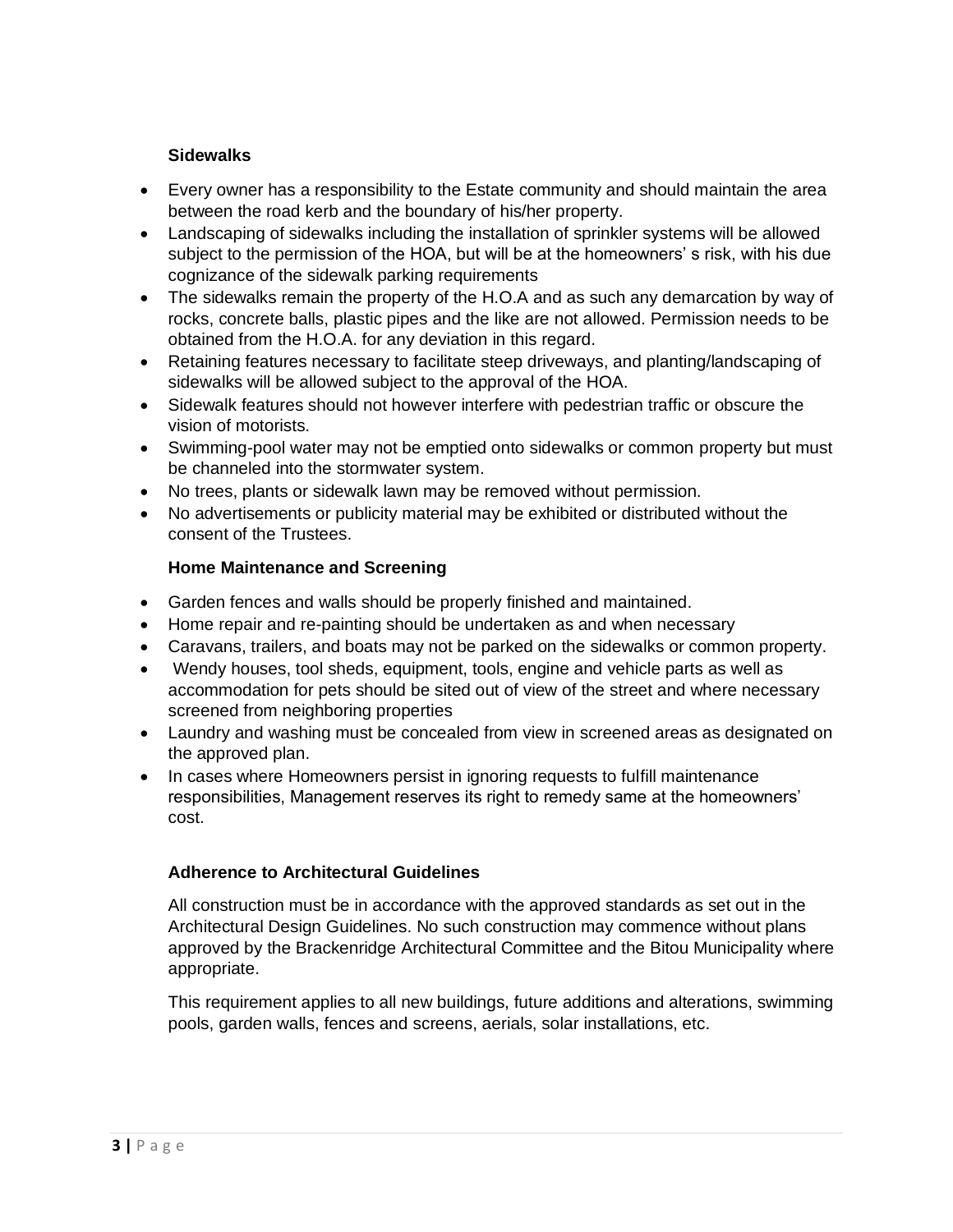#### **Power Installations**

With effect from as from I July 2021 no new generator installations will be allowed.

Prior to installation of solar panels and other power related equipment with visual impact, plans must be submitted and approved by BARC.

#### **Street Number**

For emergency and convenience reasons, residents are requested to place their street number, not erf number, on their garage or other easily identifiable place such as the driveway entrance. Your street number is available from the Brackenridge Management office.

# **3. REFUSE PROCEDURES**

- Refuse may only be disposed of in Refuse Bags, placed in-Wheelie bins and placed on the sidewalk on a Monday Morning before 08h00 and/or other designated times to be advised during high seasons. No refuse bags may be left on the sidewalk other than green bags containing garden refuse only.
- Recycle refuse should be separated into yellow municipal plastic bags, obtainable from the security office.
- Building material may not be dumped on the sidewalks or vacant stands under any circumstances, without written permission of the Brackenridge Estate HOA.

# **4. PETS**

"Let your pet not be a bone of contention between you and your neighbors".

- The local authority by-laws relating to pets will be strictly enforced.
- No person may keep more than two dogs and two cats on their property without the written approval of the Brackenridge Estate HOA.
- No poultry, pigeons, aviaries, wild animals or livestock may be kept on the estate.
- Dogs are not permitted to roam the streets. Dogs must be walked on a leash at all times.
- Should any excrement be deposited on any private open space area, the immediate removal thereof is the sole responsibility of the owner of the pet. To assist with this matter "poo bags" and disposal containers have been placed at strategic positions in the common areas.
- Every pet should wear a collar with a tag indicating the name, telephone number and address of its owner.
- The Brackenridge Estate HOA reserves the right to request an owner to remove his/her pet should it become a nuisance within the Estate.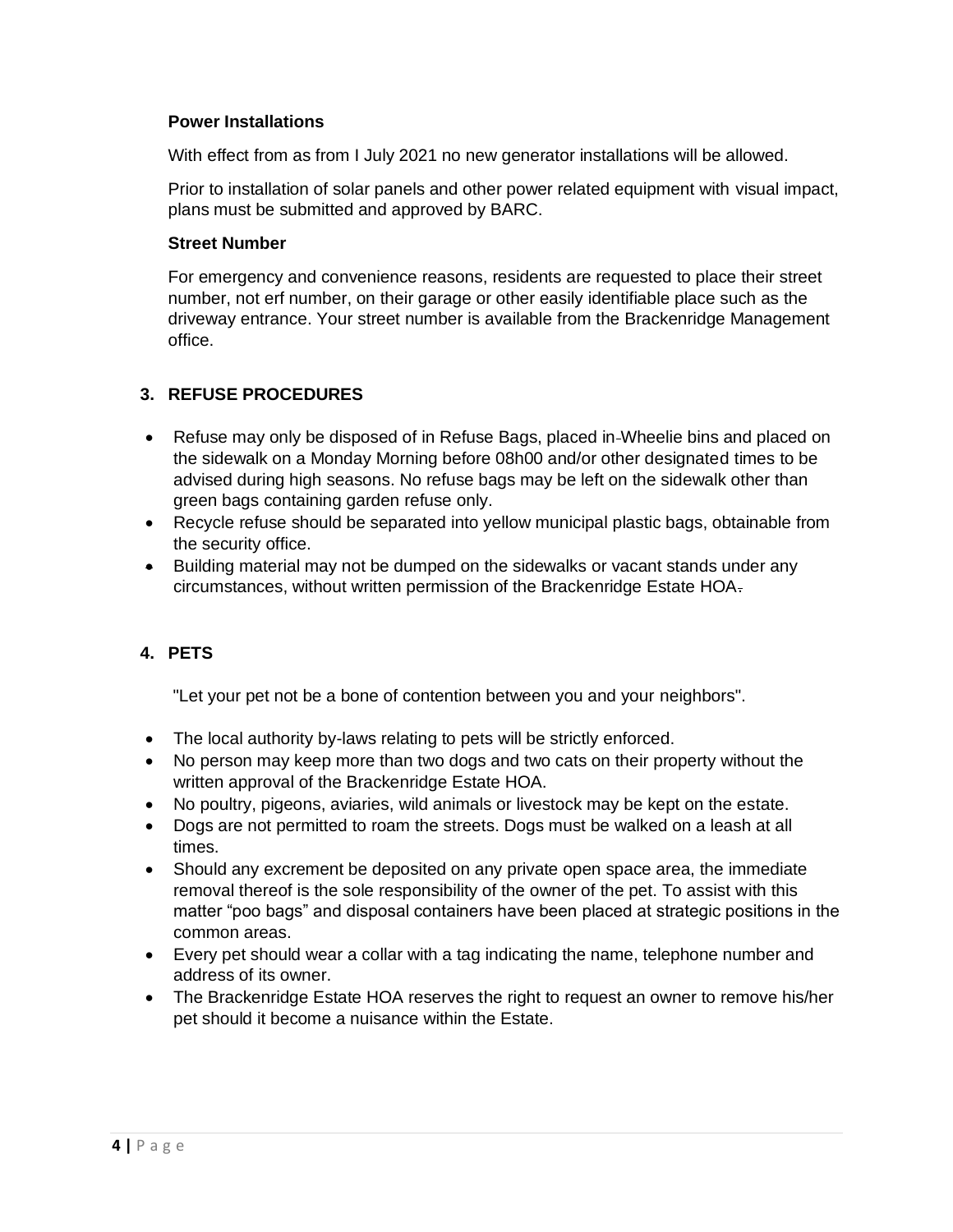# **5. UNDEVELOPED ERVEN**

Vacant erven must be maintained and if necessary, cleared to the satisfaction of the Brackenridge Estate HOA.

If such maintenance or clearance is not undertaken by the owner within 30 days of the request the Brackenridge Estate HOA reserves the right to do it at the owner's expense.

With effect from January 1st, 2022, a penalty levy will be applied on vacant stands, subject to the following conditions:

- A penalty levy will apply to all stands on which construction has not commenced by January 2022
- Once construction commences, the penalty levy will be suspended
- Owners of stands on which construction has commenced will have 12 months to complete construction, failing which the penalty levy will be re-applied.
- Likewise, stands on which construction has commenced in 2021 and where the 12 months construction period overruns in to 2022, will not attract a penalty unless the 12 month period is overrun.
- If a property affected by a penalty levy is sold, the buyer will have a 12-month moratorium from date of transfer, whereby penalties will not be applied in order for building to commence.
- The amount of the penalty will equate to double the monthly levy current at the time of billing. (Additional to the normal levy)
- In certain cases, where the same owner owns two adjacent stands one of which is undeveloped but has been improved for specific purpose (garden etc.) the following shall apply. On a written application from the owner the penalty levy may be relaxed at the discretion of the Trustees. If however at a future date the owner decides to sell the erf, the penalty levy will be applied retrospectively from January 1st 2022. Owners of these properties will be asked to sign an agreement to such conditions.

# **6. SECURITY**

# **SECURITY IS AN ATTITUDE –ALL HOMEOWNERS MUST COOPERATE TO ASSIST TO ENFORCE SECURITY TO RENDER IT WORKABLE**

### **Every time you break security protocol and regulations, you are making it easier for criminals to do the same**.

### **Residents Responsibilities**

- All Residents are required to adhere to all security procedures
- All breaches or suspected breaches of security must be reported immediately
- Homeowners are responsible to ensure that all their visitors, contractors or tenants adhere to all security procedures
- Residents are requested to co-operate with security personnel and treat them with courtesy.
- Estate agents showhouses are not permitted.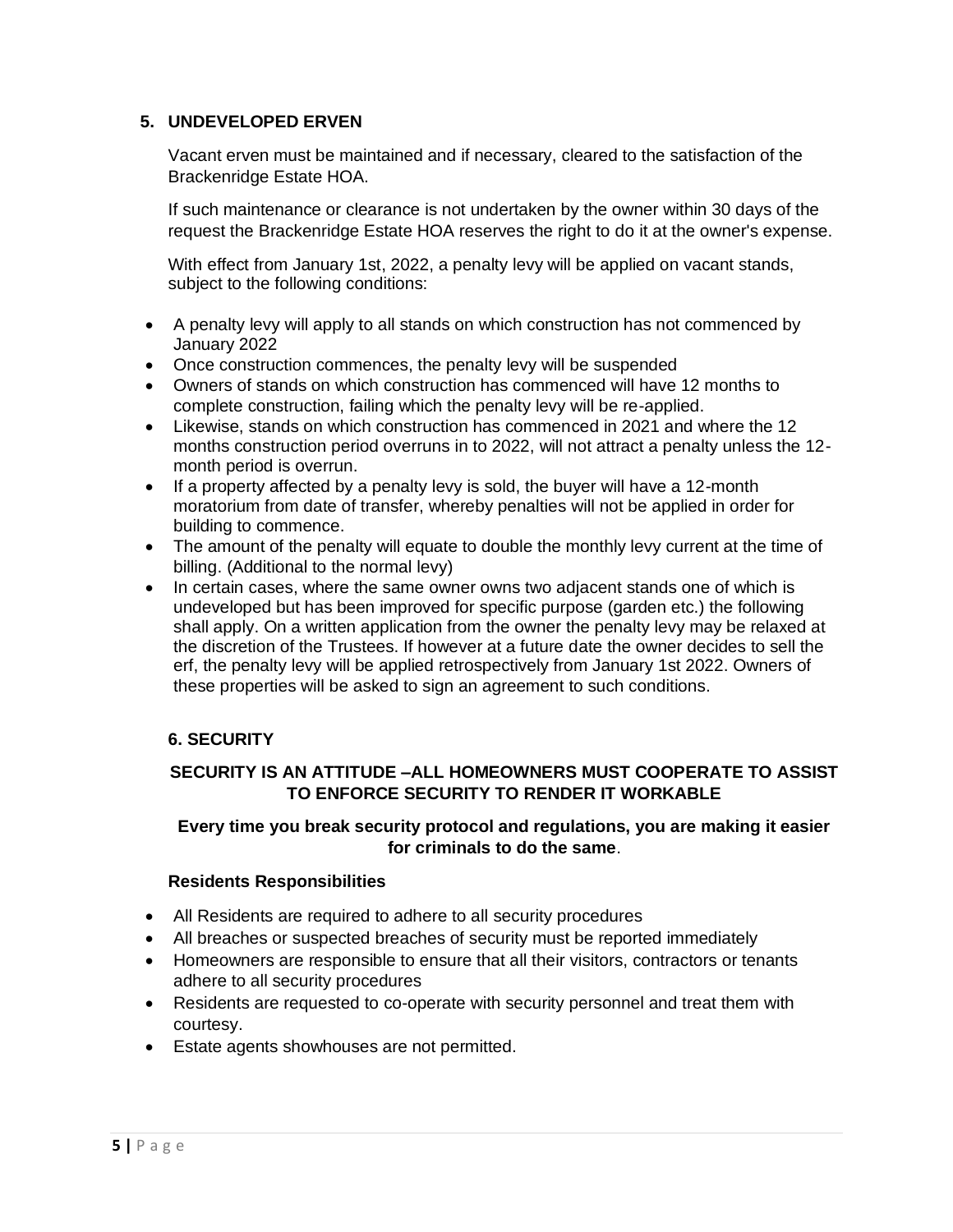### **Access Procedure:**

- Residents will automatically be granted access and egress by the vehicle number plate recognition system. Should a resident arrive in a vehicle with a non-registered vehicle, he/she will be granted access by guard recognition, or failing which, by signing in.
- Visitors will be granted access, following invitation by the At the Gate (ATG) App, and scanning on arrival, or by signing in on arrival, subject to telephonic approval by the Homeowner
- Domestic workers, authorized by the Homeowner, will be granted access by a signing in/access card process administered by security
- Building Contractors are granted access by a scanning/ number of personnel control process administered by security
- Management reserves the right to prevent residents or tenants from entering the Estate on foot after dark. (To protect the Estate against unruly behavior and avoid potential traffic dangers)
- Fast Food deliveries will not be allowed into the Estate

# **Visitors, Contractors and Domestic Workers**

- The property owner remains responsible for the conduct of visitors to his/her property.
- An express condition of admittance to the Estate is that should a visitor/employee be found to be in contravention of the Rules of the Estate, the Trustees reserve the right to refuse access to such person.
- Every owner must ensure that contractors, in their employ, adhere in all respects to the security stipulations of the Brackenridge Rules for Contractors.
- Homeowners are responsible for the transport of Domestic workers within the Estate, either by making use of the approved taxis, or by self-collection and drop off.

### **External Alarm Monitoring**

Should residents purchase burglar alarms linked to a monitoring system, they are requested to advise the monitoring service to contact the Estate Security in the event of a break-in.

# **7. OPERATION OF BUSINESS FROM HOME**

"The operation of businesses from home will be acceptable, provided compliant with the bylaws of the Bitou Municipality and those of the estate.

- Homeowners wishing to operate new or existing businesses from home, where daily staff are required to be in attendance, or where business related visits will occur, must firstly apply to the trustees for permission to operate the intended style of business, and if approved, agree to comply by the Regulations below:
- Security

Under no circumstances may staff or visitors gain access to the estate via the Number Plate Recognition system or any similar access system which may be introduced for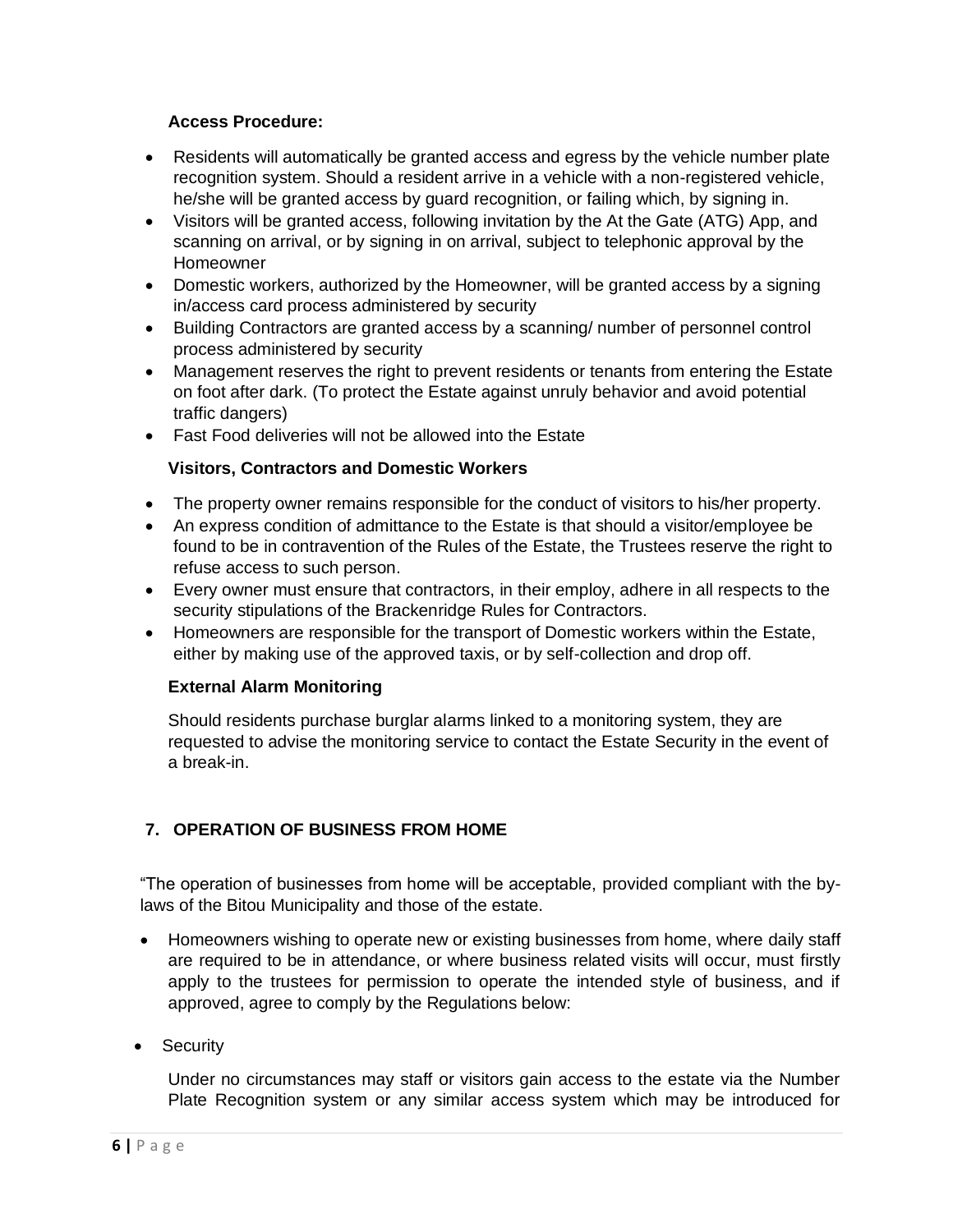residents from time to time. They will be required to make use of either the contractor's entrance or sign in as a visitor.

- Parking of staff vehicles
- Parking of staff and business-related visitor's vehicles on the verges will not be permissible.
- Parking must either be in the driveway or staff must be collected at either entrance by the business operator.
- No business will be allowed which causes noise or inconvenience to neighbors
- The requirement to apply for permission to operate a business is not applicable to "working from home" circumstances which do not generate noise or attract staff or regular visitors, i.e., "one man and a computer".

# **8. TENANTS, LETTING, VISITORS, CONTRACTORS AND EMPLOYEES**

# **RESPONSIBILITY FOR ENFORCING THE RULES, RESTS WITH THE OWNER**

# **Homeowner's Responsibility**

- The Homeowner must ensure that at all times that the highest practical security standards are given due diligence
- The Homeowner remains responsible as provided in our Constitution for the behavior of guests, whether they are family or friends and for tenants, whether they rent long-term or stay one night or more.
- The Homeowner/Letting Agent /Estate agent must ensure that each guest is provided with the "Brackenridge House Rules for Short- and Long-Term Tenants". In the case of homes being rented, a copy must be placed in a prominent place in the house.
- The Homeowner must ensure that contractors in their employment abide by the Brackenridge Rules for Contractors

### **Rental Procedures**

In the case of both short- and long-term rentals, prior to their arrival, the Homeowner or Agent must submit in writing to Security, and copy the Front Office at [info@brackenridge.co.za](mailto:info@brackenridge.co.za)

The following:

- ID numbers and contact numbers of the arriving tenants and the duration of their stay.
- The name and contact number of the Homeowner/Agent for purpose of contact, if necessary, in connection with any matter relating to the rental.
- For holiday and long- term rentals, the Homeowner/ Agent must submit to the Front Office the Brackenridge Homeowners Rules and Procedures Compliance Declaration, signed by both the Tenant and The Homeowner/Agent prior to occupation.
- For short term rentals the above applies plus signing the Brackenridge short term document -as available on the website
- Note, short term rental shall not be for less than two nights and a R50 admin fee will apply.